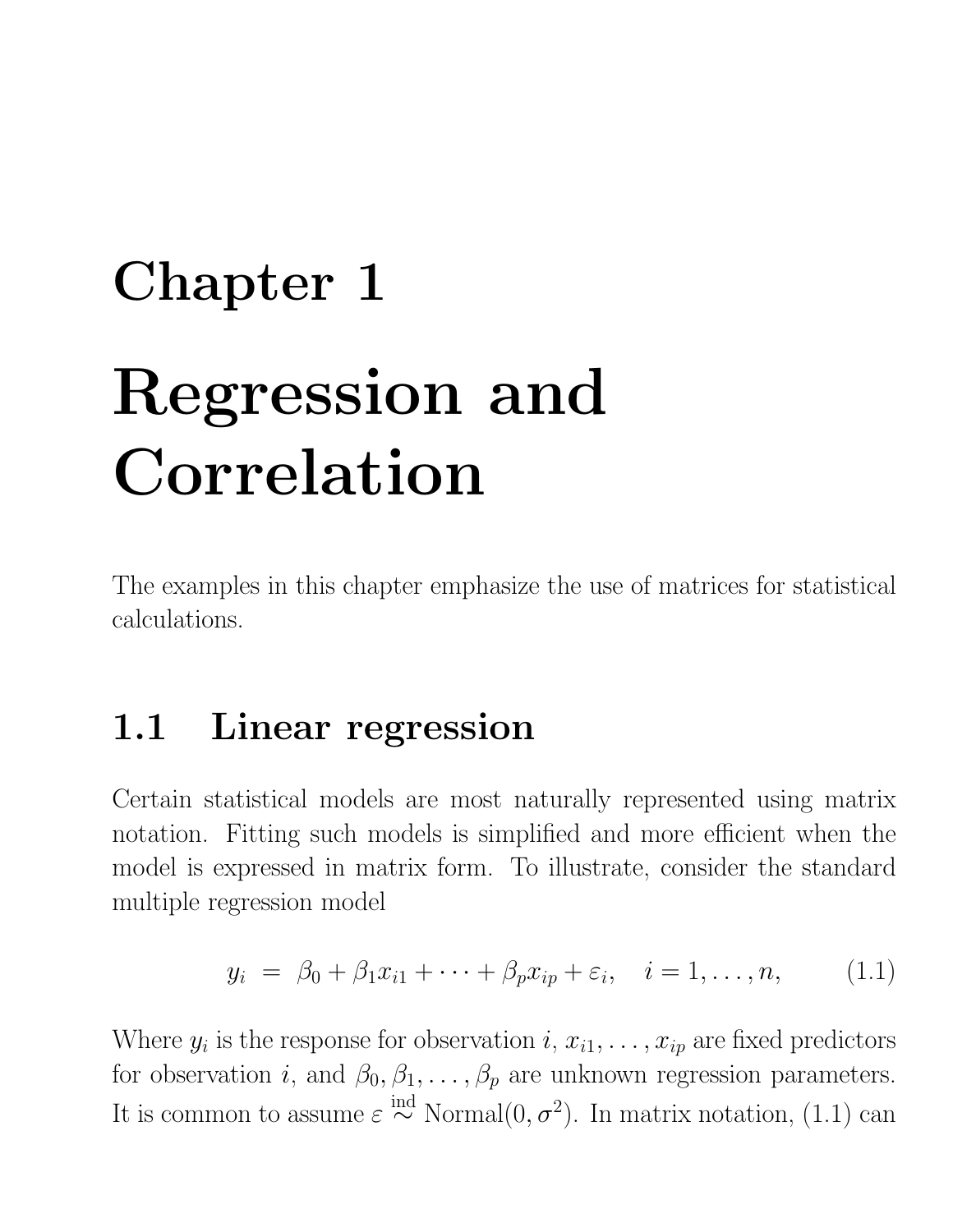be rewritten as

$$
\begin{bmatrix} y_1 \\ y_2 \\ \vdots \\ y_n \end{bmatrix} = \begin{bmatrix} 1 & x_{11} & \cdots & x_{1p} \\ 1 & x_{21} & \cdots & x_{2p} \\ \vdots & \vdots & \vdots & \vdots \\ 1 & x_{n1} & \cdots & x_{np} \end{bmatrix} \begin{bmatrix} \beta_0 \\ \beta_1 \\ \vdots \\ \beta_p \end{bmatrix} + \begin{bmatrix} \varepsilon_1 \\ \varepsilon_2 \\ \vdots \\ \varepsilon_n \end{bmatrix}
$$

$$
y = \mathbf{X}\beta + \varepsilon,
$$

w 1 rosponso z where y is the *n*-by-1 response vector, **X** is the *n*-by- $(p+1)$  design matrix,  $\beta$  is the  $(p + 1)$ -by-1 regression parameter vector, and  $\varepsilon$  is the *n*-by-1 residual vector.

The least squares (LS) estimate of  $\beta$ , say

$$
\hat{\beta} = \begin{bmatrix} \hat{\beta}_0 \\ \hat{\beta}_1 \\ \vdots \\ \hat{\beta}_p \end{bmatrix},
$$

minimizes

$$
SSE(\underline{\beta}) = \sum_{i=1}^{n} \{y_i - (\beta_0 + \beta_1 x_{i1} + \dots + \beta_p x_{ip})\}^2
$$
  
=  $(\underline{y} - \mathbf{X}\underline{\beta})^{\top}(\underline{y} - \mathbf{X}\underline{\beta}).$ 

That is,  $\hat{\beta}$  minimizes the squared length of  $(y - \mathbf{X}\beta)^{\top}(y - \mathbf{X}\beta)$ . Assuming the columns of  $X$  are linearly independent, one can show that

$$
\hat{\mathbf{\beta}} = (\mathbf{X}^{\top}\mathbf{X})^{-1}\mathbf{X}^{\top}\mathbf{y}.
$$

Note that, computationally, it is better to solve  $(\mathbf{X}^T \mathbf{X}) \hat{\beta} = \mathbf{X}^T y$  to avoid computing the inverse of  $(\mathbf{X}^{\top} \mathbf{X})$ .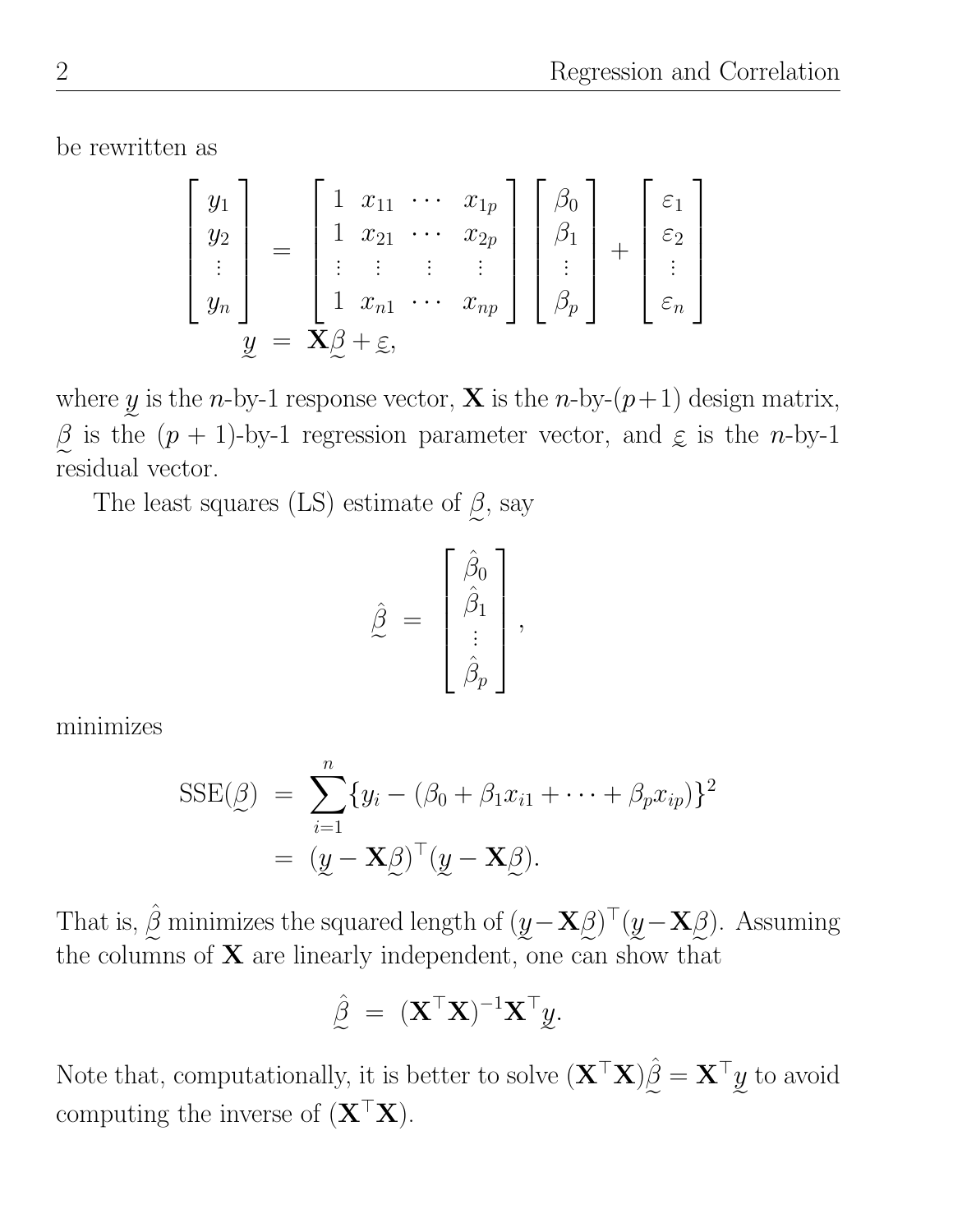Additional summaries The expected value of each response is given by

$$
E[y_i] \equiv \mu_i = \beta_0 + \beta_1 x_{i1} + \dots + \beta_p x_{ip}, \quad i = 1, \dots, n
$$
  

$$
E[y] \equiv \mu = \begin{bmatrix} \mu_1 \\ \mu_2 \\ \vdots \\ \mu_n \end{bmatrix} = \mathbf{X} \underline{\beta}.
$$

These are estimated by

$$
\hat{\mu}_i = \hat{\beta}_0 + \hat{\beta}_1 x_{i1} + \dots + \hat{\beta}_p x_{ip}, \quad i = 1, \dots, n
$$

$$
\hat{\mu} = \begin{bmatrix} \hat{\mu}_1 \\ \hat{\mu}_2 \\ \vdots \\ \hat{\mu}_n \end{bmatrix} = \mathbf{X} \hat{\beta}.
$$

The **observed** residuals are

$$
e_i = y_i - \hat{\mu}_i = y_i - (\hat{\beta}_0 + \hat{\beta}_1 x_{i1} + \dots + \hat{\beta}_p x_{ip}), \quad i = 1, \dots, n,
$$

and can be represented as

$$
\mathbf{e} = \begin{bmatrix} e_1 \\ e_2 \\ \vdots \\ e_n \end{bmatrix} = \begin{bmatrix} y_1 - \hat{\mu}_1 \\ y_2 - \hat{\mu}_2 \\ \vdots \\ y_n - \hat{\mu}_n \end{bmatrix}
$$

$$
= \mathbf{y} - \hat{\mu}
$$

$$
= \mathbf{y} - \mathbf{X}\hat{\beta}.
$$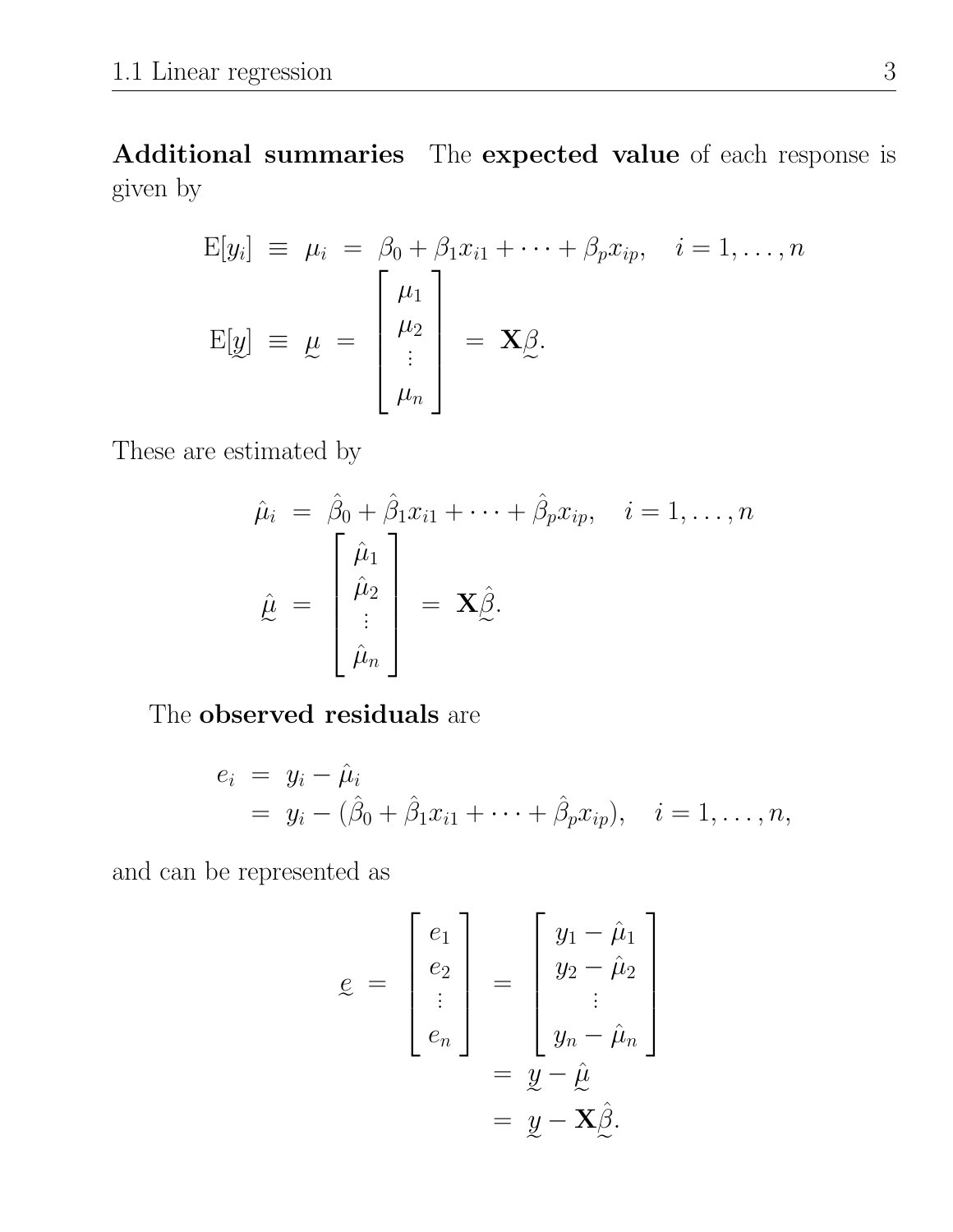The **residual sum of squares** (SS) can be represented in many equivalent forms,

$$
SSE(\hat{\beta}) = \sum_{i=1}^{n} \{y_i - (\hat{\beta}_0 + \hat{\beta}_1 x_{i1} + \dots + \hat{\beta}_p x_{ip})\}^2
$$
  
= 
$$
\sum_{i=1}^{n} \{y_i - \hat{\mu}_i\}^2
$$
  
= 
$$
\sum_{i=1}^{n} e_i^2
$$
  
= 
$$
e^{\top} e
$$
  
= 
$$
(y - \hat{\mu})^{\top} (y - \hat{\mu})
$$
  
= 
$$
(y - \mathbf{X}\hat{\beta})^{\top} (y - \mathbf{X}\hat{\beta}).
$$

Code for computing these summaries (not necessarily in the most numerically sound way) are given here.

Example: Cheddar cheese taste As cheese<sup>1</sup> ages, various chemical processes take place that determine the taste of the final product. The taste of matured cheese is related to the concentration of several chemicals in the final product. In a study of cheddar cheese from the LaTrobe Valley of Victoria, Australia, samples of cheese were analyzed for their chemical composition and were subjected to taste tests. Overall taste scores were obtained by combining the scores from several tasters. The variables "Acetic" and "H2S" are the natural logarithm of the concentration of acetic asid and hydrogen sulfide, respectively. The variable "Lactic" has not been transformed.

<sup>&</sup>lt;sup>1</sup>The Data and Story Library (DASL, pronounced "dazzle") is an online library of datafiles and stories that illustrate the use of basic statistics methods. The Cheese example is described here with the data http://lib.stat.cmu.edu/DASL/Datafiles/Cheese.html.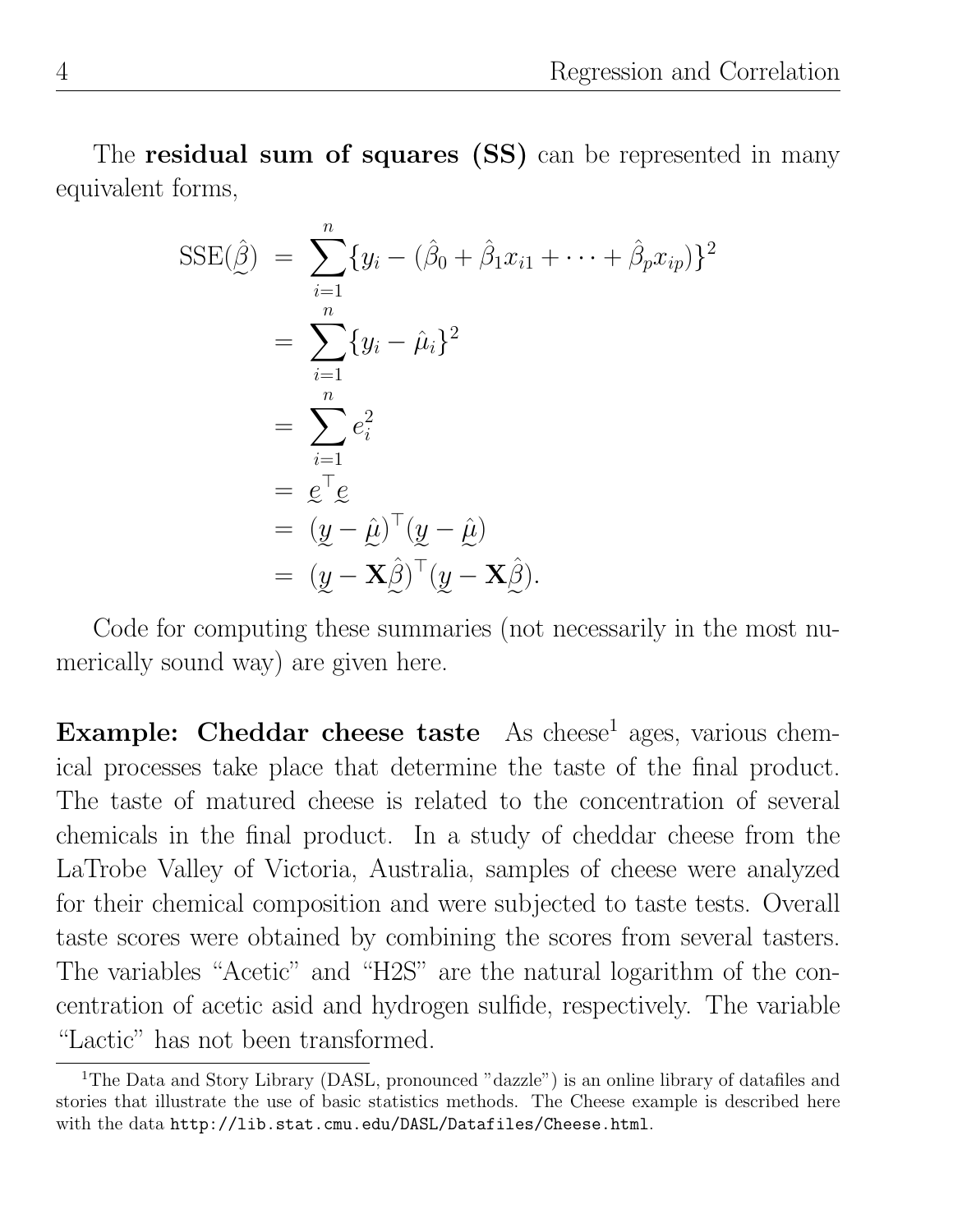Start with a scatterplot of the data.

```
# read dataset from online
cheese <- read.csv("http://statacumen.com/teach/SC1/SC1_03_cheese.csv")
# structure of cheese data.frame
str(cheese)
## 'data.frame': 30 obs. of 4 variables:
## $ taste : num 12.3 20.9 39 47.9 5.6 25.9 37.3 21.9 18.1 21 ...
## $ Acetic: num 4.54 5.16 5.37 5.76 4.66 ...
## $ H2S : num 3.13 5.04 5.44 7.5 3.81 ...
## $ Lactic: num 0.86 1.53 1.57 1.81 0.99 1.09 1.29 1.78 1.29 1.58 ...
# Plot the data using ggplot with GGally
library(ggplot2)
library(GGally)
p1 <- ggpairs(cheese)
# put scatterplots on top so y axis is vertical
p1 <- ggpairs(cheese, upper = list(continuous = "points")
                   , lower = list(continuous = "cor")\lambdaprint(p1)
# R base graphics
```
pairs(cheese)

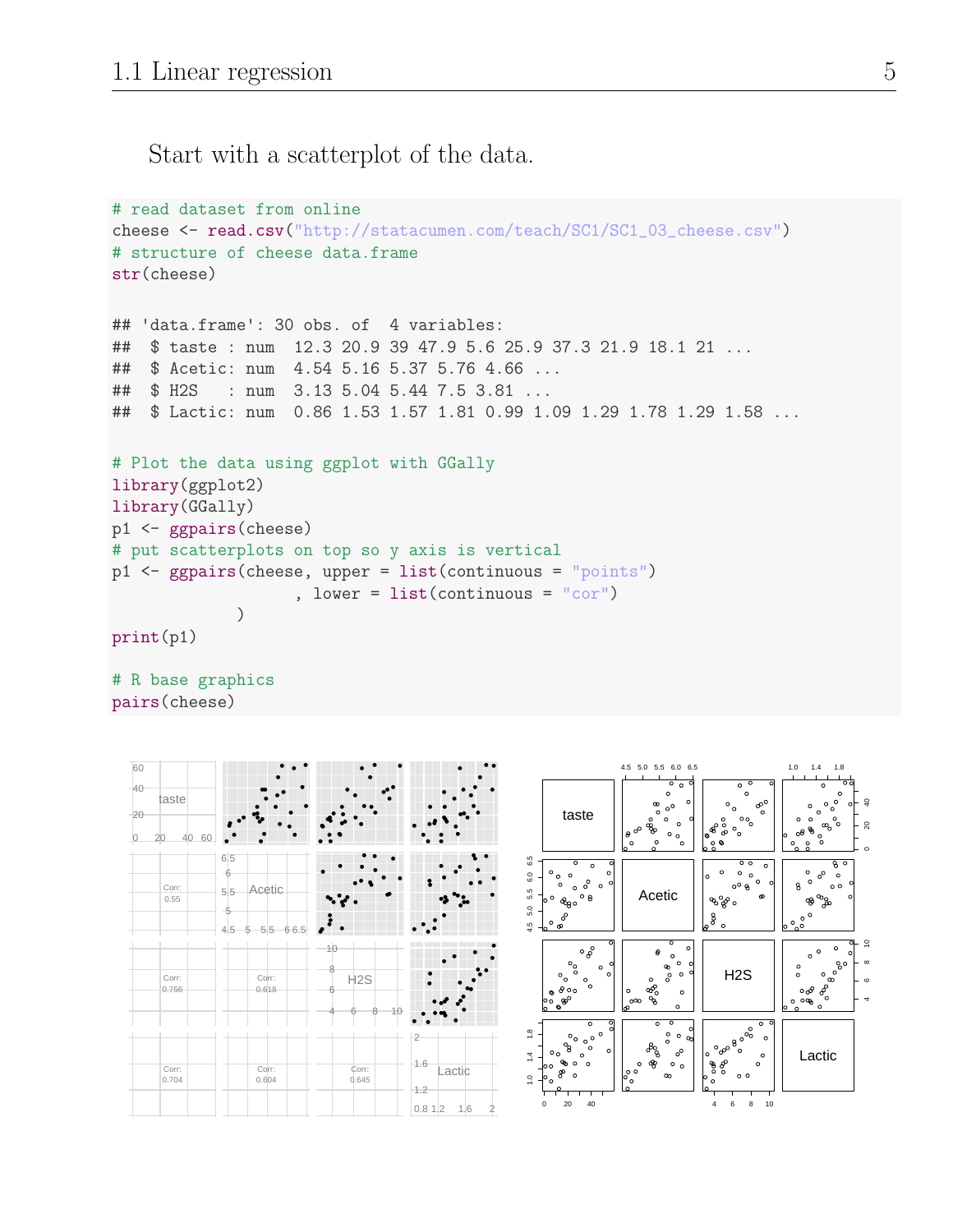Perform the calculation of the regression model.

```
# assign response variable
y <- as.matrix(cheese$taste)
X <- as.matrix(cheese[, c("Acetic", "H2S", "Lactic")])
n \leq -nrow(X) # sample size
n
## [1] 30
p \leftarrow \text{ncol}(X) # number of predictors
p
## [1] 3
# create design matrix, append columns of 1s to left side of X matrix
X.int \leftarrow \text{cbind}(\text{matrix}(\text{rep}(1, n), \text{ncol=1}), X)head(X.int, 3) # print the first 3 rows to show the design matrix
## Acetic H2S Lactic
## [1,] 1 4.543 3.135 0.86
## [2,] 1 5.159 5.043 1.53
## [3,] 1 5.366 5.438 1.57
colnames(X.int)[1] <- "Intercept" # name the intercept column of 1s
head(X.int, 3) # print the first 3 rows to show the design matrix
## Intercept Acetic H2S Lactic
## [1,] 1 4.543 3.135 0.86
## [2,] 1 5.159 5.043 1.53
## [3,] 1 5.366 5.438 1.57
# Regression summaries
# LS estimate, "solve" computes a matrix inverse
beta.hat <- solve( t(X.int) %*% X.int ) %*% t(X.int) %*% y
beta.hat
\sharp # \qquad \qquad \qquad \left[ ,1\right]## Intercept -28.8768
## Acetic 0.3277
## H2S 3.9118
## Lactic 19.6705
```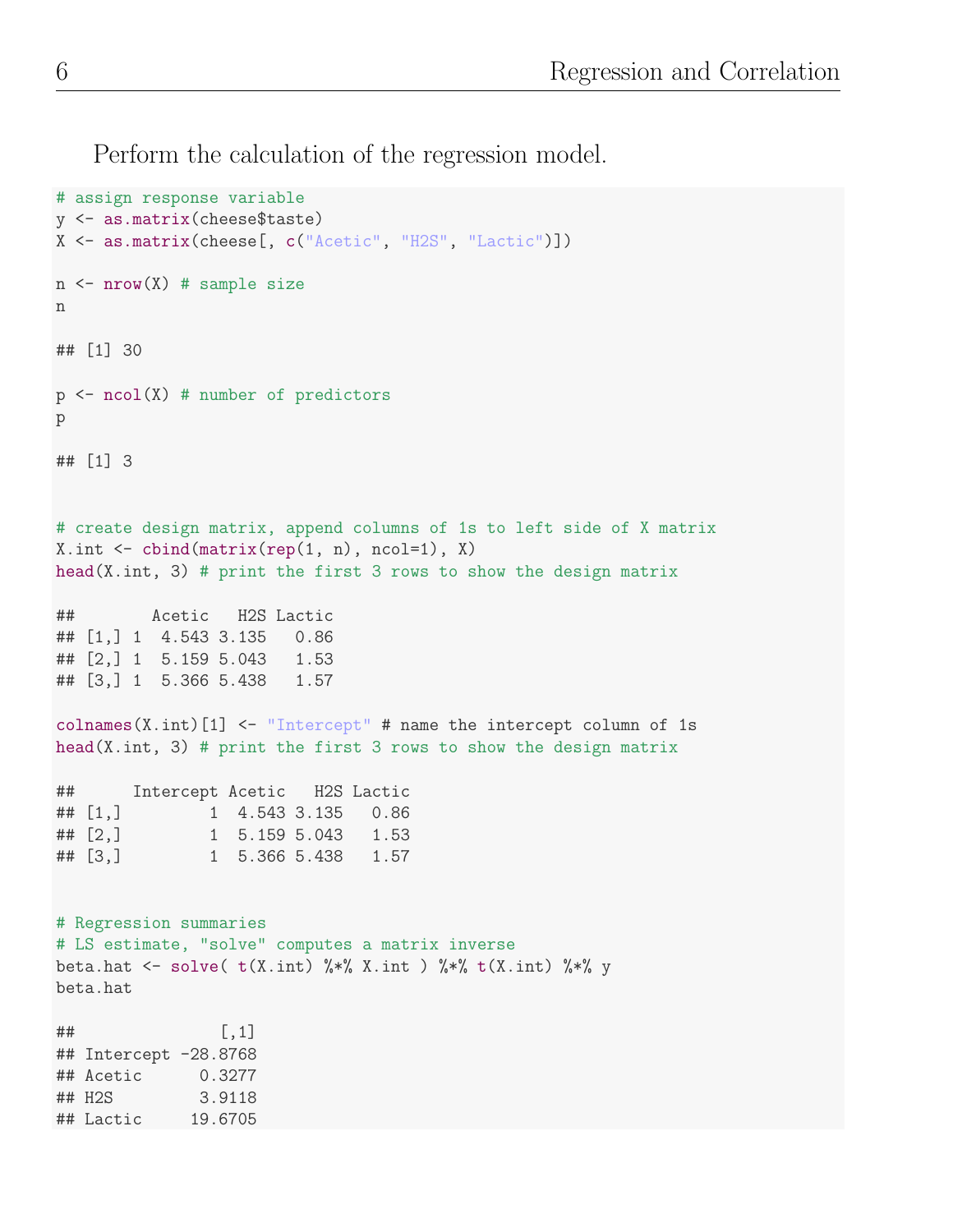```
# fitted values
y.hat <- X.int %*% beta.hat
# residuals
e.hat \leftarrow y - y.hat
```
Therefore, the fitted regression equation<sup>2</sup> is

$$
\hat{\mu} = \hat{\beta}_0 + \hat{\beta}_1 x_1 + \hat{\beta}_2 x_2 + \hat{\beta}_3 x_3
$$
  
= -28.88 + 0.3277x<sub>1</sub> + 3.912x<sub>2</sub> + 19.67x<sub>3</sub>  
= -28.88 + 0.3277 Acetic + 3.912 H2S + 19.67 Lactic.

Create a residual plot versus the fitted values.

```
library(ggplot2)
# first put fitted values and residuals into a data.frame
resid_df \leq data.frame(y.hat, e.hat)
p \leftarrow \text{ggplot}(\text{resid}_df, \text{aes}(x = y.\text{hat}, y = e.\text{hat}))p <- p + geom_hline(aes(yintercept=0), colour="black")
p \leftarrow p + \text{geom\_point}()p <- p + labs(title = "Residuals vs Fitted values")
p <- p + xlab("Fitted values")
```
<sup>2</sup>This was typeset by drawing the coefficients and variable names from the data and results:

```
Therefore, the fitted regression equation is
%===============
\begin{eqnarray}
  \hat{\mu}
& = &
\hat{beta}_{0} +
  \hat{beta}_{1} x_{1} +
  \hat{beta}_{2} x_{2} +
  \hat{beta}_{3} x_{3}
\nonumber\\ %===<br>\a<sup>& = &</sup> \ \cker\}
  \Sexpr{signif(beta.hat[1+0],4)} +
  \Sexpr{signif(beta.hat[1+1],4)} x_{1} +\Sexpr{signif(beta.hat[1+2],4)} x_{2} +
  \Sexpr{signif(beta.hat[1+3],4)} x_{3}
\nonumber\\ %===
  \alpha = \alpha<br>\Sexpr{signif(beta.hat[1+0],4)} +
  \Sexpr{signif(beta.hat[1+1],4)} \textrm{ \Sexpr{colnames(X.int)[1+1]}} +
  \Sexpr{signif(beta.hat[1+2],4)} \text{Sexpr{colnames}(X.int)[1+2]}) +\Sexpr{signif(beta.hat[1+3],4)} \textrm{ \Sexpr{colnames(X.int)[1+3]}}
.
\nonumber
\end{eqnarray}
%===============
```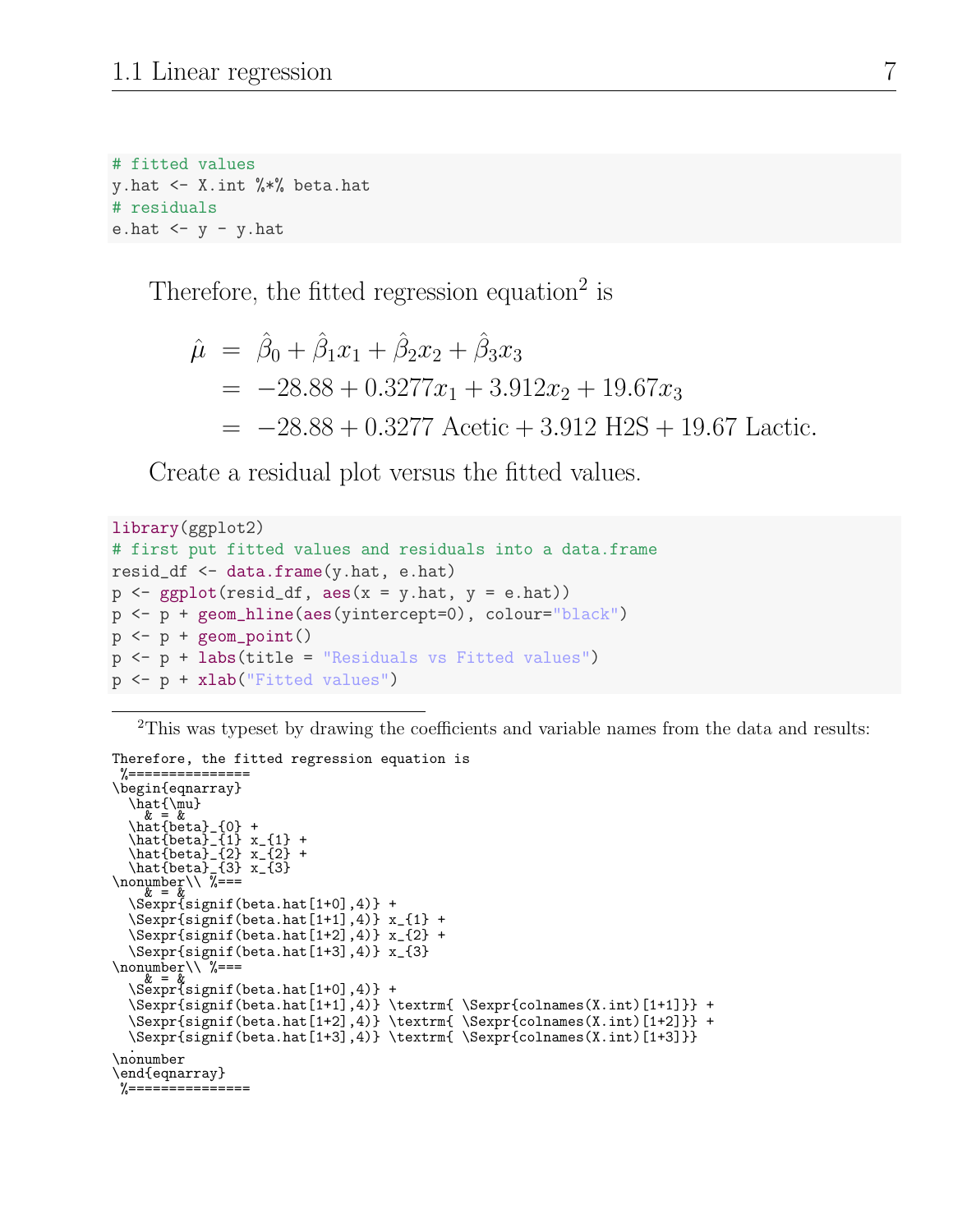```
p <- p + ylab("Residuals")
print(p)
# Plot residuals
plot(y.hat, e.hat
      , main = "Residuals vs Fitted values"
      , xlab = "Fitted values"
      , ylab = "Residuals")
  # horizontal reference line at zero
  abline(h = 0, col = "gray75")
```


## 1.2 Covariance and correlation matrices

Suppose you have data on  $p$  variables from  $n$  individuals. Let

 $x_{ij}$  = response on person *i* for variable *j*.

The **covariance** between the j<sup>th</sup> and  $k$ <sup>th</sup> response is defined as

$$
Cov(\underline{x}_j, \underline{x}_k) = \frac{1}{n-1} \sum_{i=1}^n (x_{ij} - \bar{x}_j)(x_{ik} - \bar{x}_k),
$$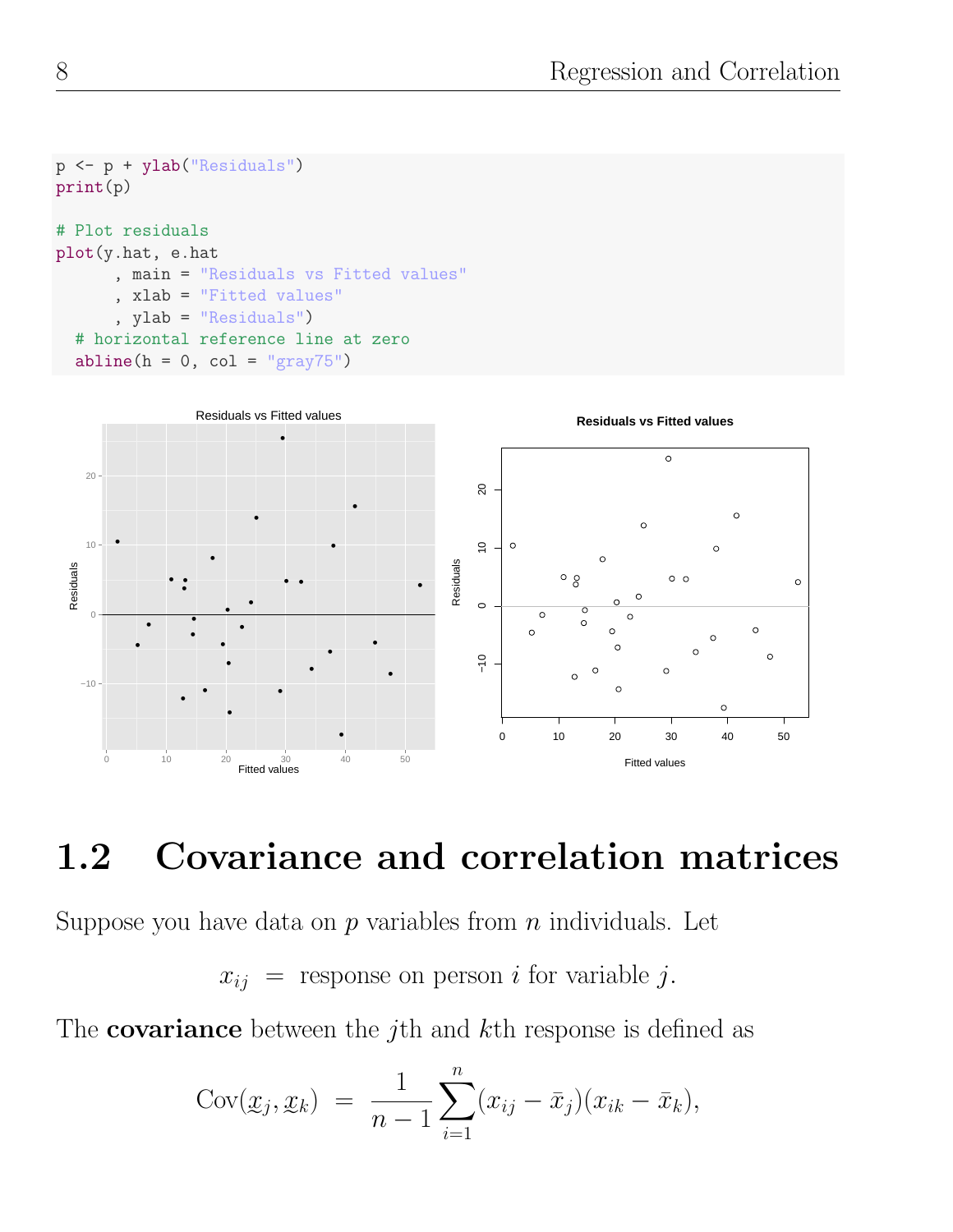where  $\bar{x}_i$  and  $\bar{x}_k$  are the average responses for the *j*th and *k*th variables. The covariance matrix is defined as

$$
Cov(\mathbf{X}) = [Cov(\mathcal{X}_j, \mathcal{X}_k)]_{p-by-p},
$$

that is,  $Cov(\mathbf{X})$  is a p-by-p matrix with  $Cov(\mathcal{X}_j, \mathcal{X}_k)$  in the jth row and kth column. Note that  $\text{Cov}(\mathbf{X})$  is symmetric, that is  $\text{Cov}(\mathbf{X}) = \text{Cov}(\mathbf{X})^{\top}$ because  $Cov(\mathcal{X}_j, \mathcal{X}_k) = Cov(\mathcal{X}_k, \mathcal{X}_j)$ . Also note that the diagonal elements of  $\text{Cov}(\mathbf{X})$  are the sample variances,

$$
Cov(\underline{x}_j, \underline{x}_j) = \frac{1}{n-1} \sum_{i=1}^n (x_{ij} - \bar{x}_j)(x_{ij} - \bar{x}_j) = \frac{1}{n-1} \sum_{i=1}^n (x_{ij} - \bar{x}_j)^2.
$$

The **correlation** is a function of the covariance and variance terms,

$$
Cor(x_j, x_k) = \frac{Cov(x_j, x_k)}{\sqrt{Var(x_j)Var(x_k)}}
$$

which can be collected in the correlation matrix

$$
Cor(\mathbf{X}) = [Cor(\mathcal{X}_j, \mathcal{X}_k)]_{p-by-p}.
$$

Note that  $Cor(\mathbf{X})$  is symmetric because  $Cor(\mathbf{X}) = Cor(\mathbf{X})^{\top}$  and that the diagonal elements are 1:

$$
Cor(\underline{x}_j, \underline{x}_j) = \frac{Cov(\underline{x}_j, \underline{x}_j)}{\sqrt{Var(\underline{x}_j)Var(\underline{x}_j)}} = \frac{Var(\underline{x}_j)}{Var(\underline{x}_j)} = 1.
$$

Prior to matrix programming, computer programming languages such as FORTRAN allowed matrices, but calculations were performed elementwise. To compute a vector of means and a covariance matrix required looping. Here is the R analog of such calculations using for loops, assuming data stored in an *n*-by-*p* matrix **X** with

R indexing: 
$$
X[i, j] = X_{ij}
$$
 notation,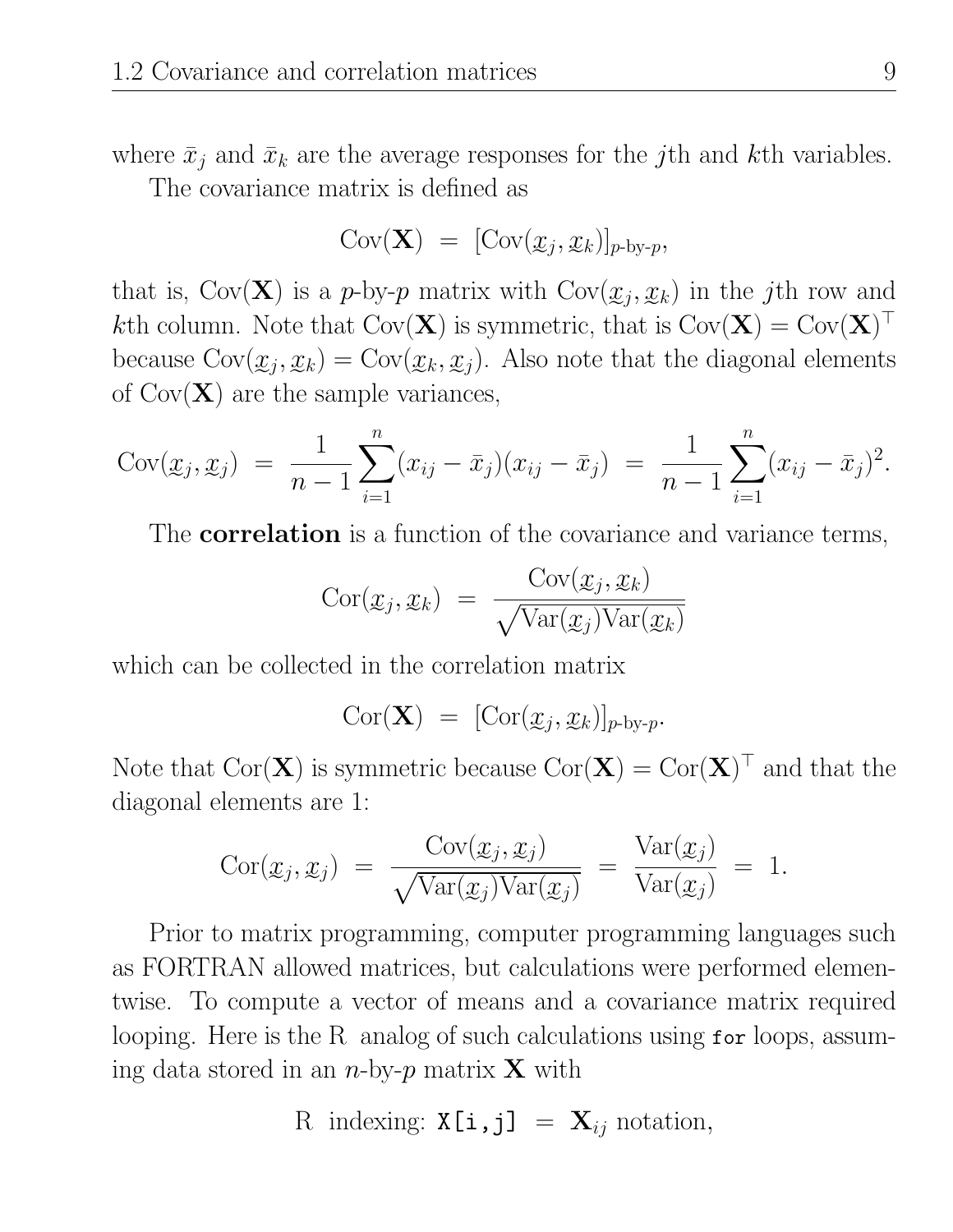that is, rows are individuals and columns are variables. Let

$$
\bar{x} = \begin{bmatrix} \bar{x}_1 \\ \bar{x}_2 \\ \vdots \\ \bar{x}_p \end{bmatrix}_{p \text{-by-1}}
$$

be the vector of means. To get  $\bar{x}$  in R, use this built-in function:

```
e
# calculate matrix/data.frame column means
m.x <- colMeans(X)
m.x
## Acetic H2S Lactic
## 5.498 5.942 1.442
# transpose into a column
m.x \leftarrow matrix(m.x, ncol = 1)m.x
## [,1]
## [1,] 5.498
## [2,] 5.942
## [3,] 1.442
# time to do this is
system.time(m.x \leq matrix(colMeans(X), ncol = 1))## user system elapsed
## 0 0 0
```
In terms of loops and elementwise calculations, one strategy is to add each column vector of  $X$  and divide by the sample size.

```
# output: m.x column mean vector
# input: X design matrix
slow.mean \leq function(X) {
  n \leq -nrow(X) # sample size
  p \leftarrow \text{ncol}(X) # number of predictors
```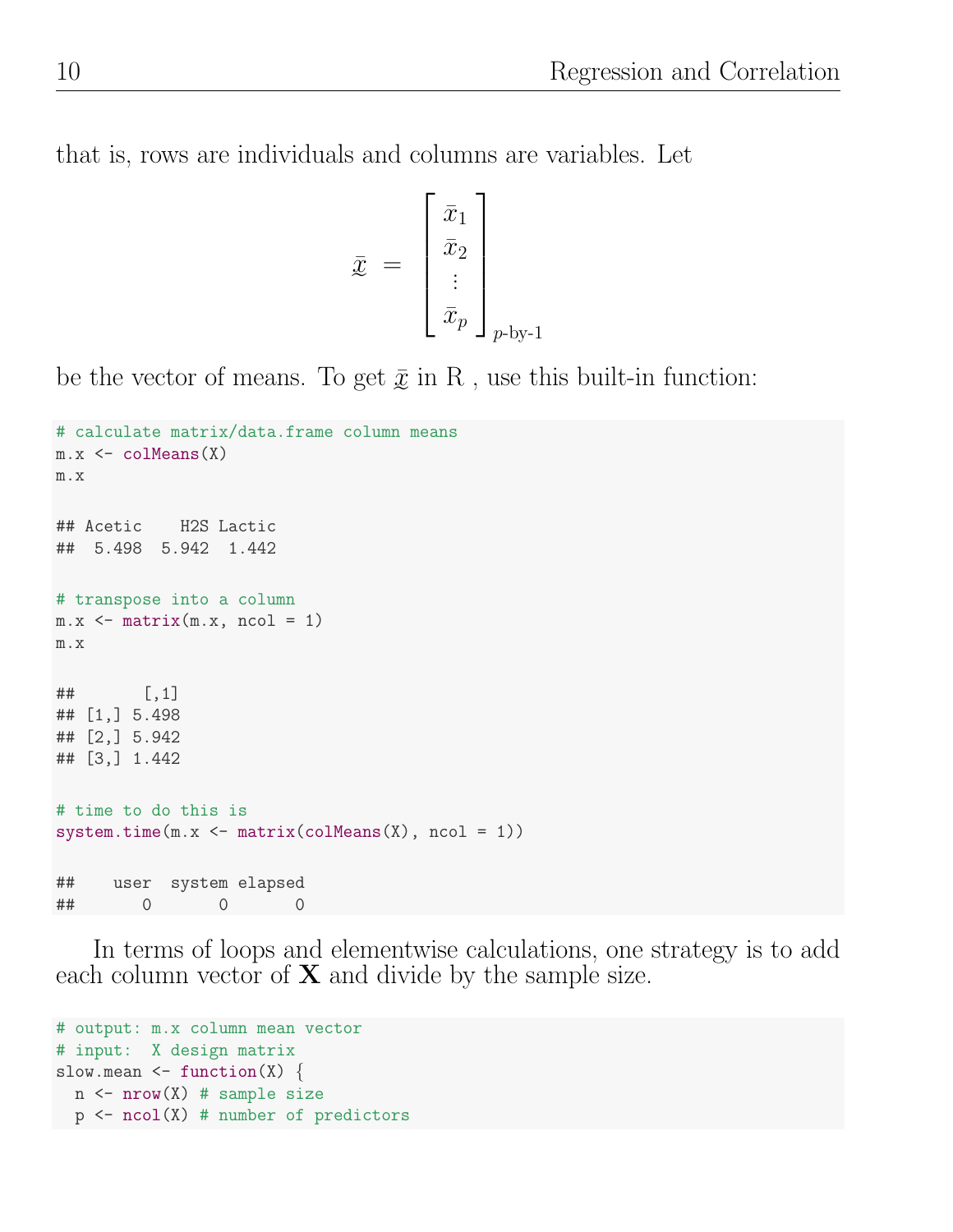```
# initialize vector to store means
  m.x \leq matrix(0, nrow = p, ncol = 1)# for each variable
  for (j \in i \in 1:p) {
    # for each individual
    for (i \text{ in } 1:n) {
      # increment sum for jth variable
      m.x[j] \leq m.x[j] + X[i,j]}
    # inner loop completed, scale jth sum to mean
    m.x[j] \leq m.x[j] / n}
  return(m.x)
}
# call the function to compute the mean
m.x \leftarrow slow-mean(X)m.x
## [,1]
## [1,] 5.498
## [2,] 5.942
## [3,] 1.442
# time to do this is
system.time(m.x \leftarrow slow-mean(X))## user system elapsed
## 0 0 0
```
My computer is so fast (and the Cheese dataset is so small) that the time taken shows 0 seconds in both cases. Here's an example with a larger dataset so we see a time difference.

```
XX <- matrix(rnorm(1000*20), nrow=1000, ncol=20)
system.time(matrix(colMeans(XX), ncol = 1))
## user system elapsed
## 0 0 0
system.time(slow.mean(XX))
```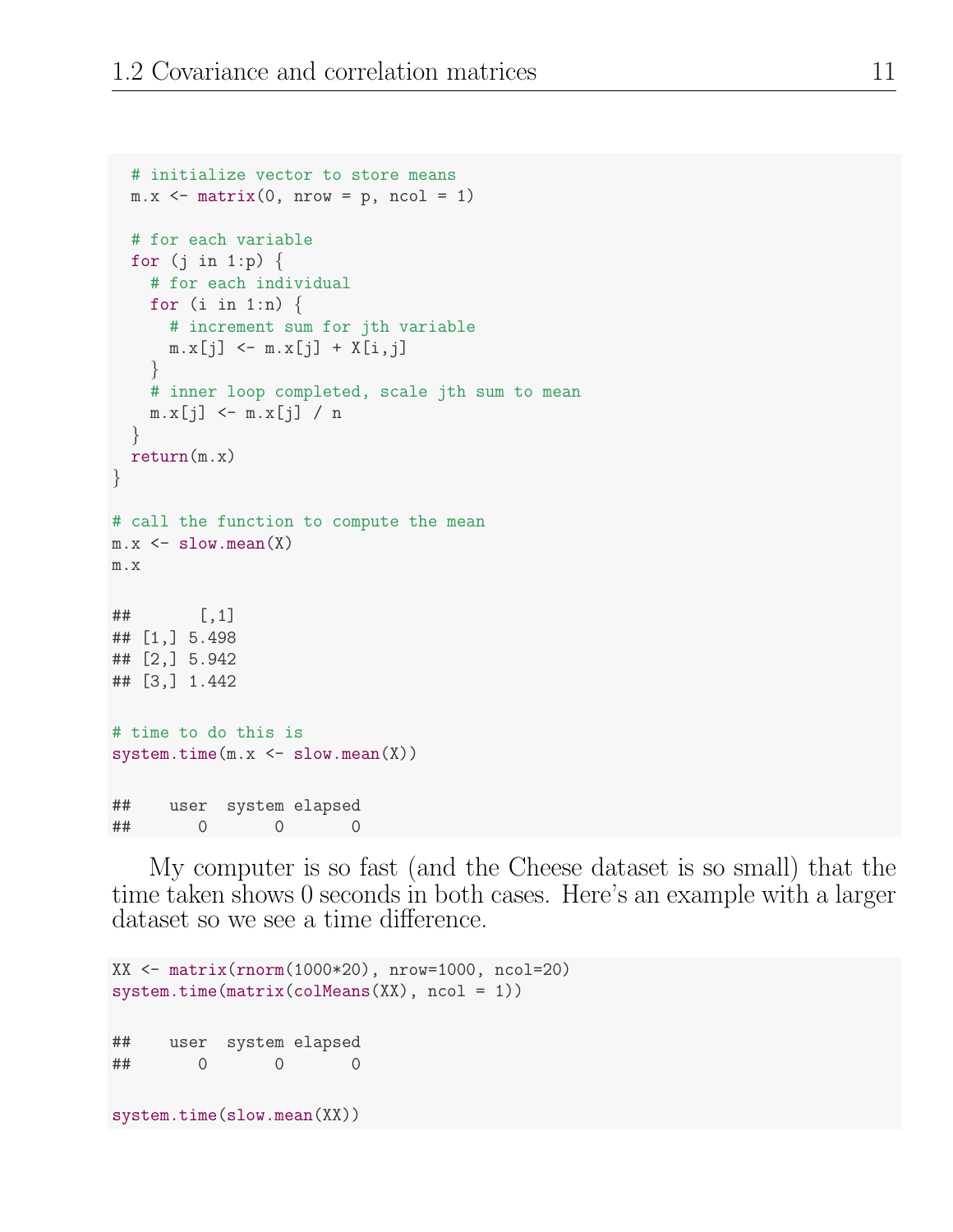## user system elapsed ## 0.04 0.00 0.05

To get the covariance in R only requires using the built-in function

```
c.X \leftarrow cov(X)c.X
## Acetic H2S Lactic
## Acetic 0.3259 0.7503 0.10461
## H2S 0.7503 4.5236 0.41622
## Lactic 0.1046 0.4162 0.09211
system.time(c.X \leftarrow cov(X))## user system elapsed
## 0 0 0
```
To calculate the covariance via loops requires 3 for loops: one to index the observation number and the other two to index row and column of the covariance matrix. For example:

```
# output: c.x covariance matrix
# input: X design matrix
slow.cov \leq function(X) {
 n \leq -nrow(X) # sample size
 p \leftarrow \text{ncol}(X) # number of predictors
 # initialize matrix to store covariances
 c.x \leq matrix(0, nrow = p, ncol = p)# compute mean vector (the fast way)
 m.x \leftarrow matrix(colMeans(X), ncol = p)# for each variable
 for (i in 1:p) \{# for each variable
    for (k \in j:p) {
      # for each individual
      # calculate the covariance of the diagonal and upper-off-diagonal
      for (i \text{ in } 1:n) {
        # increment sum for jth variable
        c.x[j, k] <- c.x[j, k] + (X[i, j] - m.x[j]) * (X[i, k] - m.x[k])
```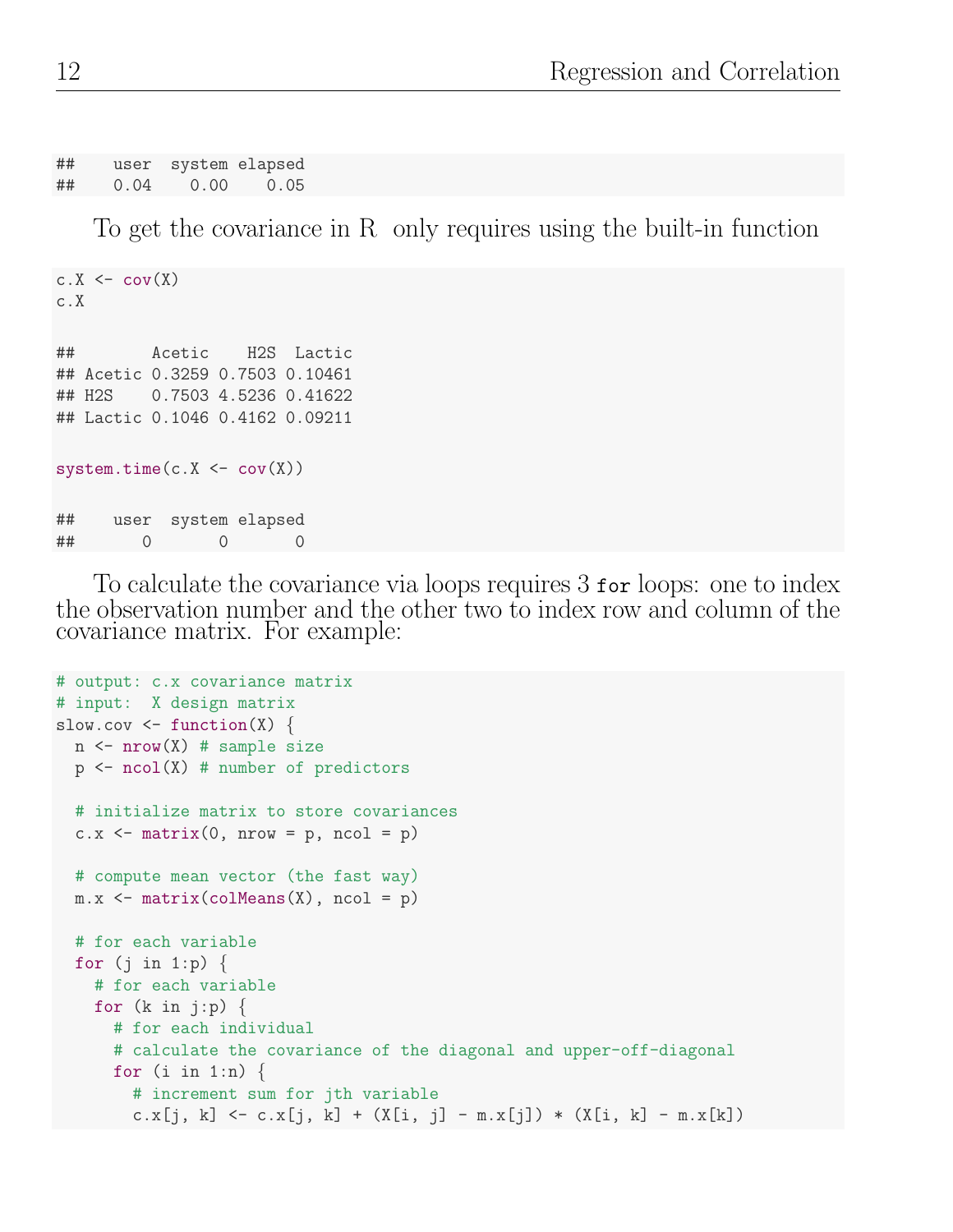```
}
      # inner loop completed, scale jth sum to mean
      c.x[j, k] \leftarrow c.x[j, k] / (n - 1)# assign the lower-off-diagonal the symmetric upper value
      if (k > j) {
        c.x[k, j] <- c.x[j, k]
      }
    }
  }
 return(c.x)
}
# call the function to compute the mean
c.x \leftarrow slow.cov(X)c.x
\# [, 1 [, 2 [, 3 ]## [1,] 0.3259 0.7503 0.10461
## [2,] 0.7503 4.5236 0.41622
## [3,] 0.1046 0.4162 0.09211
# time to do this is
system.time(c.x \leftarrow slow.cov(X))## user system elapsed
## 0 0 0
```
Here's an example with a larger dataset so we see a time difference.

system.time(cov(XX)) ## user system elapsed ## 0 0 0 system.time(slow.cov(XX)) ## user system elapsed ## 1.11 0.00 1.11

Avoid coding with excessive loops. The code becomes more difficult to understand and is not computationally efficient. Always search for matrix representations of calculations.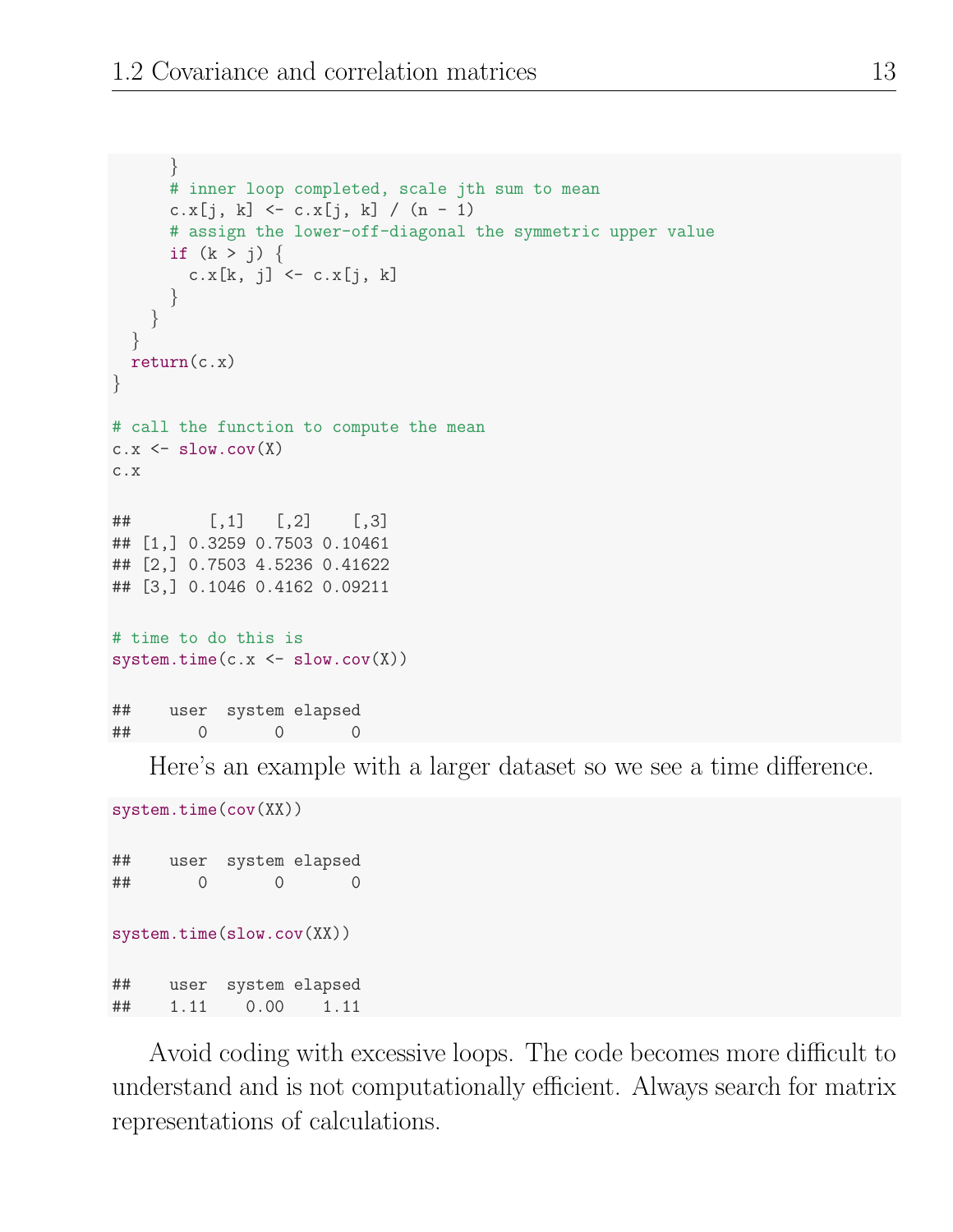Although R directly computes the mean and covariance, it is useful to learn how to represent the calculation using matrix expressions. To see this, let

$$
\mathbf{x}_i = \begin{bmatrix} x_{i1} \\ x_{i2} \\ \vdots \\ x_{ip} \end{bmatrix}_{p \text{-by-1}}
$$

be the data on individual  $i$ , so that

$$
\mathbf{X}_{n\text{-by-}p} ~=~ \left[ \begin{array}{c} x_1^\top \\ x_2^\top \\ \vdots \\ x_n^\top \end{array} \right].
$$

If, as before,

$$
\bar{x} = \begin{bmatrix} \bar{x}_1 \\ \bar{x}_2 \\ \vdots \\ \bar{x}_p \end{bmatrix}_{p \text{-by-1}},
$$

then one can show

Cov(**X**) = 
$$
\frac{1}{n-1} \sum_{i=1}^{n} (x_i - \bar{x})_{p\text{-by-1}} (x_i - \bar{x})_{1\text{-by-}p}^{\top}.
$$

If we define the "centered data matrix" to be

$$
\mathbf{X}_{\mathrm{c}} = \mathbf{X} - \left\{ \begin{bmatrix} 1 \\ 1 \\ \vdots \\ 1 \end{bmatrix}_{n \text{-by-1}} \times \bar{\mathbf{x}}_{1 \text{-by-}p}^{\top} \right\},
$$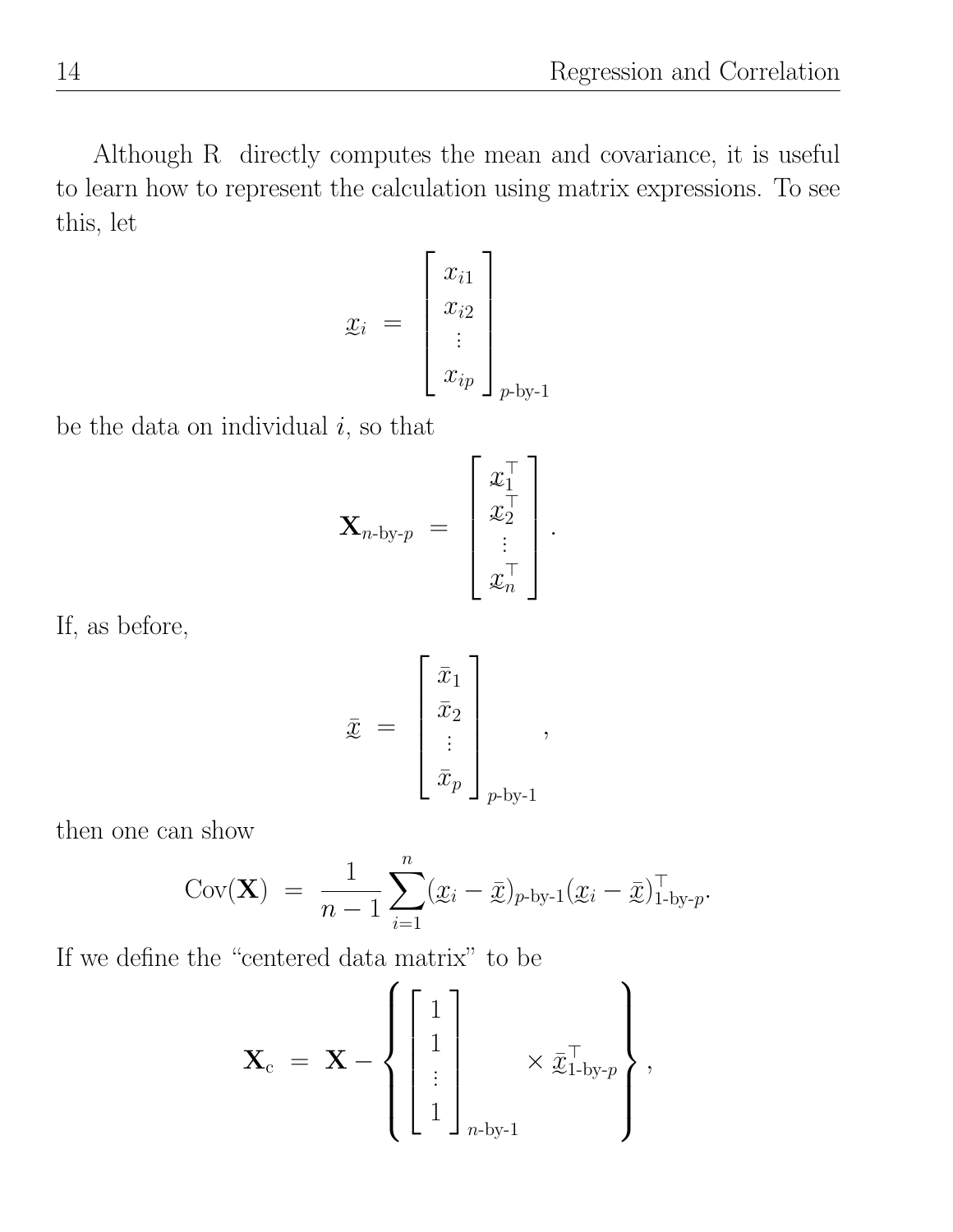where the *n*-by-*p* matrix in the braces has  $\bar{x}^{\top}$  for each row. That is,

$$
\mathbf{X}_{c} = \begin{bmatrix} x_{1}^{\top} - \bar{x}^{\top} \\ x_{2}^{\top} - \bar{x}^{\top} \\ \vdots \\ x_{n}^{\top} - \bar{x}^{\top} \end{bmatrix}
$$

$$
= \begin{bmatrix} (x_{1} - \bar{x})^{\top} \\ (x_{2} - \bar{x})^{\top} \\ \vdots \\ (x_{n} - \bar{x})^{\top} \end{bmatrix}
$$

.

Then,

$$
Cov(\mathbf{X}) = \frac{1}{n-1} \sum_{i=1}^{n} \left[ (x_1 - \bar{x}) (x_2 - \bar{x}) \cdots (x_n - \bar{x}) \right] \begin{bmatrix} (x_1 - \bar{x})^{\top} \\ (x_2 - \bar{x})^{\top} \\ \vdots \\ (x_n - \bar{x})^{\top} \end{bmatrix}
$$

$$
= \frac{1}{n-1} \mathbf{X}_{c}^{\top} \mathbf{X}_{c}.
$$

This is the sum of  $n p$ -by- $p$  matrices<sup>3</sup>.

The correlation matrix is also easy to compute. Recall that

$$
Cor(\mathbf{X}) = [Cor(\underline{x}_j, \underline{x}_k)]_{p\text{-by-}p},
$$

where

$$
Cor(\underline{x}_j, \underline{x}_k) = \frac{Cov(\underline{x}_j, \underline{x}_k)}{\sqrt{Var(\underline{x}_j)}\sqrt{Var(\underline{x}_k)}}.
$$

 $^3\rm{Note}$  that

Cov(**X**) = 
$$
\frac{1}{n-1} (\mathbf{X}^\top \mathbf{X} - n \bar{\mathbf{X}} \bar{\mathbf{X}}^\top)
$$

is fast, but can result in negative numbers from round-off.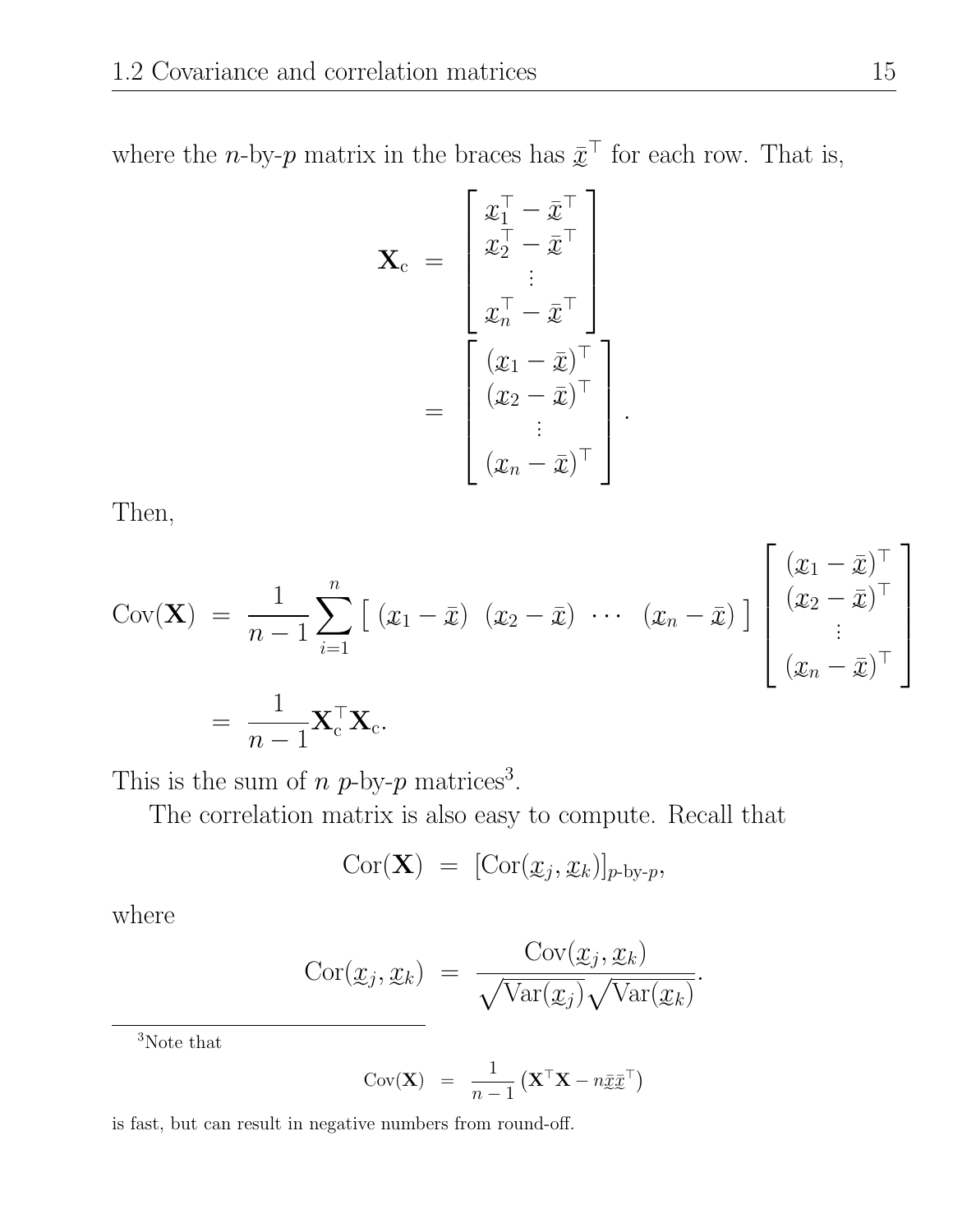If we define a diagonal p-by-p matrix with diagonal elements  $1/\sqrt{\text{Var}(\underline{x}_j)}$ , that is,

$$
\mathbf{D} = \begin{bmatrix} 1/\sqrt{\text{Var}(x_1)} & \cdots & 0 \\ \vdots & \ddots & \vdots \\ 0 & \cdots & 1/\sqrt{\text{Var}(x_p)} \end{bmatrix},
$$

 $\frac{1}{2}$ then it is easy to see that  $Cor(\mathbf{X})$  is the matrix product

$$
\mathrm{Cor}(X) \ = \ \mathbf{D}\mathrm{Cov}(X)\mathbf{D}.
$$

These calculations are illustrated below.

```
# output: out list of the following summary statistics for a multivariate data set
# m.x column mean vector
# s.x column standard deviations vector
# c.x covariance matrix
# cor.x correlation matrix
# input: X design matrix
fast.summ \leq function(X) {
 n \leq -nrow(X) # sample size
 p \leftarrow \text{ncol}(X) # number of predictors
  # compute mean vector (the fast way)
 m.x \leftarrow matrix(colMeans(X), ncol = 1)# compute mean vector (the fast way)
  s.x \leftarrow apply(X, 2, sd)# n-by-p matrix with means in each row
 m.inrows \leq matrix(rep(1, n), ncol = 1) \frac{1}{2} (m.x)
  # centered data matrix
 Xc <- X - m.inrows
  # p-by-p matrix of covariances
  c.x \lt t(Xc) \frac{9}{8} Xc / (n - 1)
  # diagonal matrix of inverse standard deviations
  D \leftarrow diag(1 / s.x)# p-by-p matrix of correlations
```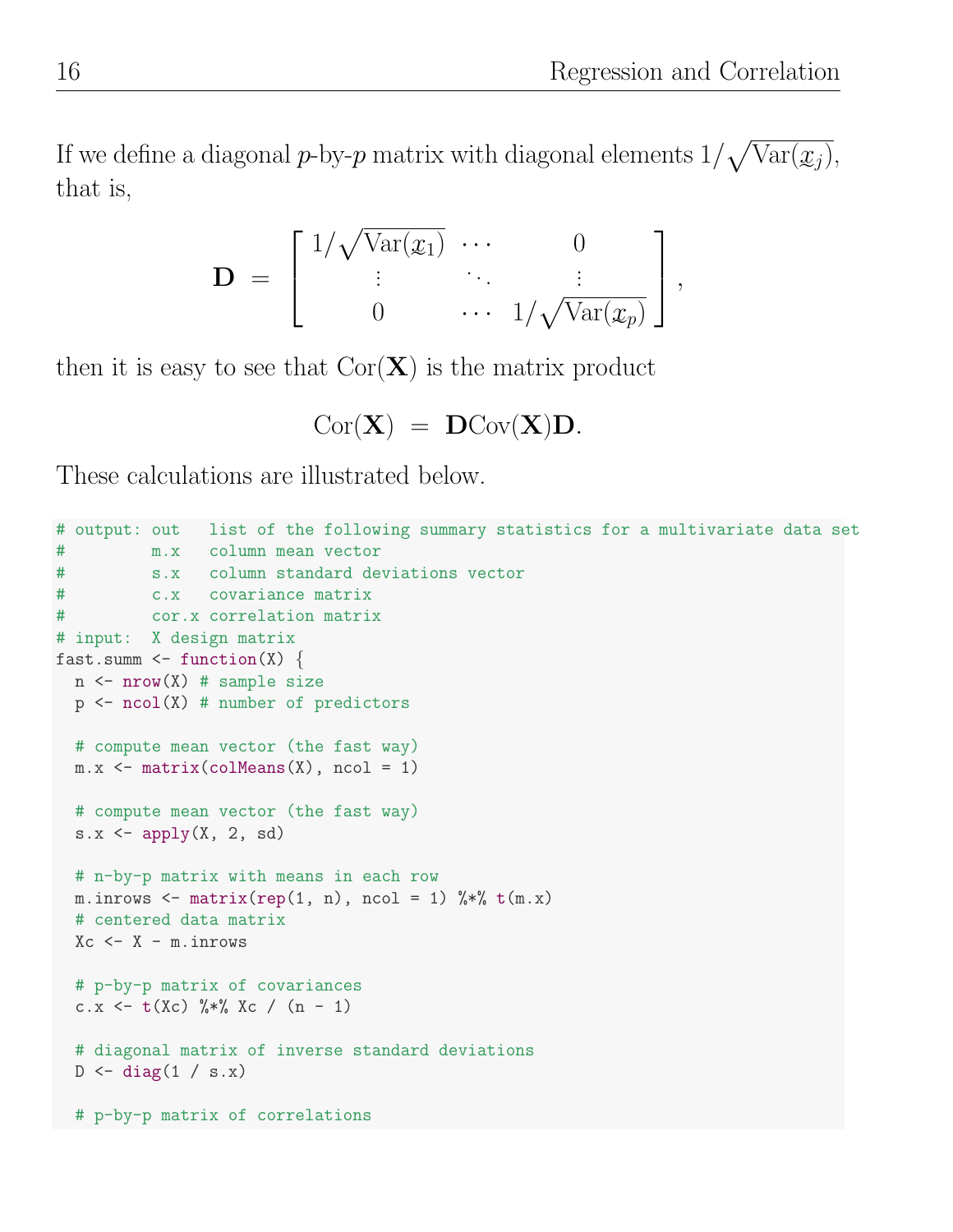```
cor.x <- D \frac{9}{8} % c.x \frac{9}{8} % D
  ## initialize a list to hold all data/output
  out <- as.list(new.env());
  out$m.x \leftarrow m.x
  out$s.x \leftarrow s.x
  out$c.x \leftarrow c.x
  out$cor.x <- cor.x
 return(out)
}
# call the function
summ \leq fast.summ(X)summ
## $m.x
## [,1]
## [1,] 5.498
## [2,] 5.942
## [3,] 1.442
##
## $s.x
## Acetic H2S Lactic
## 0.5709 2.1269 0.3035
##
## $c.x
## Acetic H2S Lactic
## Acetic 0.3259 0.7503 0.10461
## H2S 0.7503 4.5236 0.41622
## Lactic 0.1046 0.4162 0.09211
##
## $cor.x
## [,1] [,2] [,3]
## [1,] 1.0000 0.6180 0.6038
## [2,] 0.6180 1.0000 0.6448
## [3,] 0.6038 0.6448 1.0000
# time the matrix version of the calculations on the big matrix
system.time( fast.summ(XX) )
## user system elapsed
## 0 0 0
```